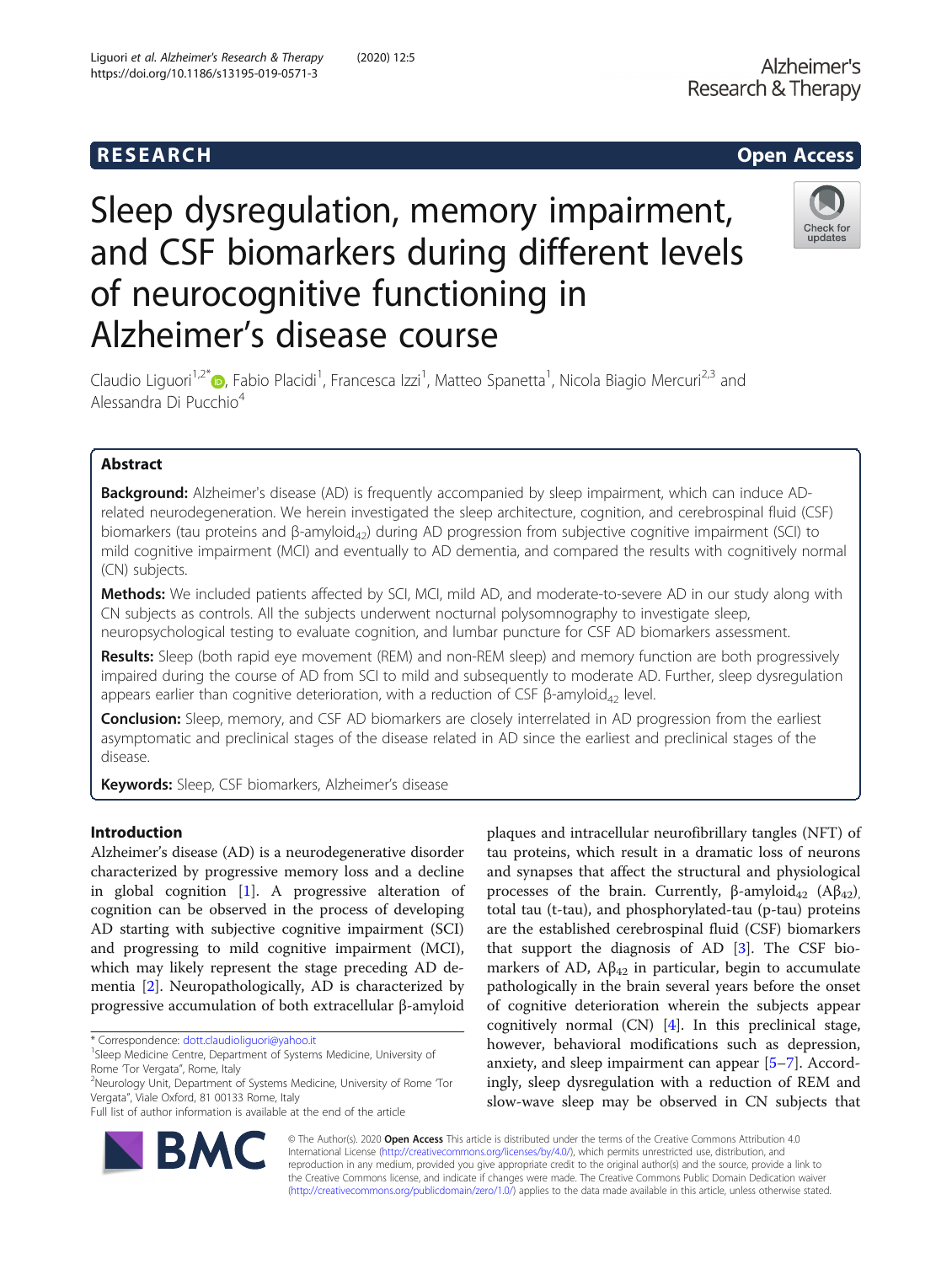exhibit biomarkers of AD neurodegeneration [[8](#page-11-0)–[10](#page-11-0)]. Conversely, sleep disorders such as insomnia and obstructive sleep apnea may induce preclinical modifications of AD biomarkers and consequently trigger neurodegeneration by negatively modulating sleep and reducing its beneficial effects on brain health [[11](#page-11-0)–[13](#page-11-0)]. The reduction of sleep quality and an increase in nighttime wakefulness have been hypothesized to cause βamyloid brain deposits from the early stages of AD [[14](#page-11-0)– [16\]](#page-11-0). Therefore, a bidirectional association seems to exist between sleep dysregulation and AD pathology with both contributing to the progressive alteration of cognitive processes and behavior.

The aim of this study was to investigate nocturnal sleep architecture changes, AD biomarkers in the CSF, and memory impairment across different levels of neurocognitive functioning and impairment ranging from the CN condition to SCI, MCI, and AD dementia.

#### Methods

#### Patients and study design

We included drug-naïve patients who were consecutively referred to the Neurological Clinic of the University Hospital of Rome "Tor Vergata" between January 2012 and July 2016. Inclusion criterion was patients with a diagnosis of SCI, MCI, or AD according to the recently proposed version of the diagnostic guidelines [[1](#page-11-0), [2](#page-11-0), [17](#page-11-0)]. All patients underwent a diagnostic and experimental study protocol including history, physical and neurological examination, laboratory tests, standard neuropsychological evaluation, electroencephalogram (EEG), polysomnography (PSG), brain MRI, and lumbar puncture (LP) for CSF analysis. This protocol has been published in previous articles by our research group [[11](#page-11-0), [18](#page-11-0)–[20](#page-11-0)].

Specifically, patients were considered affected by SCI if they reported subjective memory deficits reflecting a decline over the past 5 or 10 years, an absence of overt cognitive deficits, and cognitive performance in the normal range [[2,](#page-11-0) [21](#page-11-0)–[23\]](#page-11-0). The criteria used to define MCI due to AD included the following: cognitive concerns, objective evidence of cognitive impairment, normal functional activities, absence of dementia, and presence of AD biomarkers [\[17](#page-11-0)]. The diagnosis of AD was performed according to the recently proposed version of the diagnostic guidelines  $[1]$  $[1]$ . The biomarkers were considered as positive for AD when decreased CSF levels of  $A\beta_{42}$  were observed along with the following abnormalities: medial temporal lobe atrophy on MRI, cortical temporoparietal hypometabolism on 18Ffluorodeoxyglucose positron emission tomography ([18] FDG PET), and increased CSF levels of t-tau or p-tau [[1\]](#page-11-0). Finally, we divided AD patients into the following two subgroups on the basis of their Mini-Mental State Examination (MMSE) profile: mild AD (mAD, MMSE  $\geq$ 21) and moderate-severe AD (msAD, MMSE < 21)  $[18]$  $[18]$ .

We enrolled a control group comprising CN subjects who underwent PSG, neuropsychological testing, brain MRI, and LP for diagnostic purposes (to rule out peripheral nerve diseases and/or chronic migraine).

Patients and controls were also required to fulfill the following entry criteria: no additional neurological or psychiatric disease; no intake of CNS active drugs; no use of caffeine, tobacco, and/or alcohol at the time of the sleep laboratory investigation. Contrarily, exclusion criteria for both patients and controls included the following: neoplastic or thyroid illness, diagnosis of conditions interfering with sleep quality such as symptomatic obstructive pulmonary disease, uncontrolled seizures, and abnormal cell count (> 4 cells/mcL) in the CSF sample.

Patients and controls provided their informed consent to the study, which was approved by the Independent Ethical Committee of the University Hospital of Rome "Tor Vergata." Any anonymized data not published within the article will be shared on request from any qualified investigator.

#### Polysomnography

Patients and controls underwent two consecutive video-PSGs in order to evaluate nocturnal sleep (Somnomedics, Somnoscreen, SOMNOmedics GmbH-Randersacker, Germany). The signal was stored on a flash card using a common average reference and a time constant of 0.3 s. Electrodes were positioned according to the 10–20 International System. The montage consisted of two electrooculographic channels, three electromyographic channels (mentalis and anterior tibialis muscles), and eight EEG channels (F4, C4, O2, A2, F3, C3, O1, A1). Cardiorespiratory parameters were assessed by recording oronasal flow, thoracic and abdominal movements (plethysmography), pulse oximetry, and electrocardiogram. Patients and their caregivers were also instructed to maintain the usual sleep schedule and record it in a sleep diary during the week preceding the evaluation. The first-night sleep was considered as an adaptation period. Sleep analysis was performed according to the standard criteria on the second night of PSG monitoring [\[24\]](#page-11-0). The following standard parameters were computed: time in bed (TIB; time spent in bed between lights off and lights on), sleep onset latency (SL; the time-interval between the lights off and the first sleep epoch), total sleep time (TST; the actual sleep time without SL and awakenings), sleep efficiency (SE; the ratio between TST and TIB), REM sleep latency (LREM; the time-interval between the sleep onset and the first epoch of REM), stage 1 of non-REM sleep (N1), stage 2 of non-REM sleep (N2), stage 3 of non-REM sleep (N3), REM sleep (REM), and wakefulness after sleep onset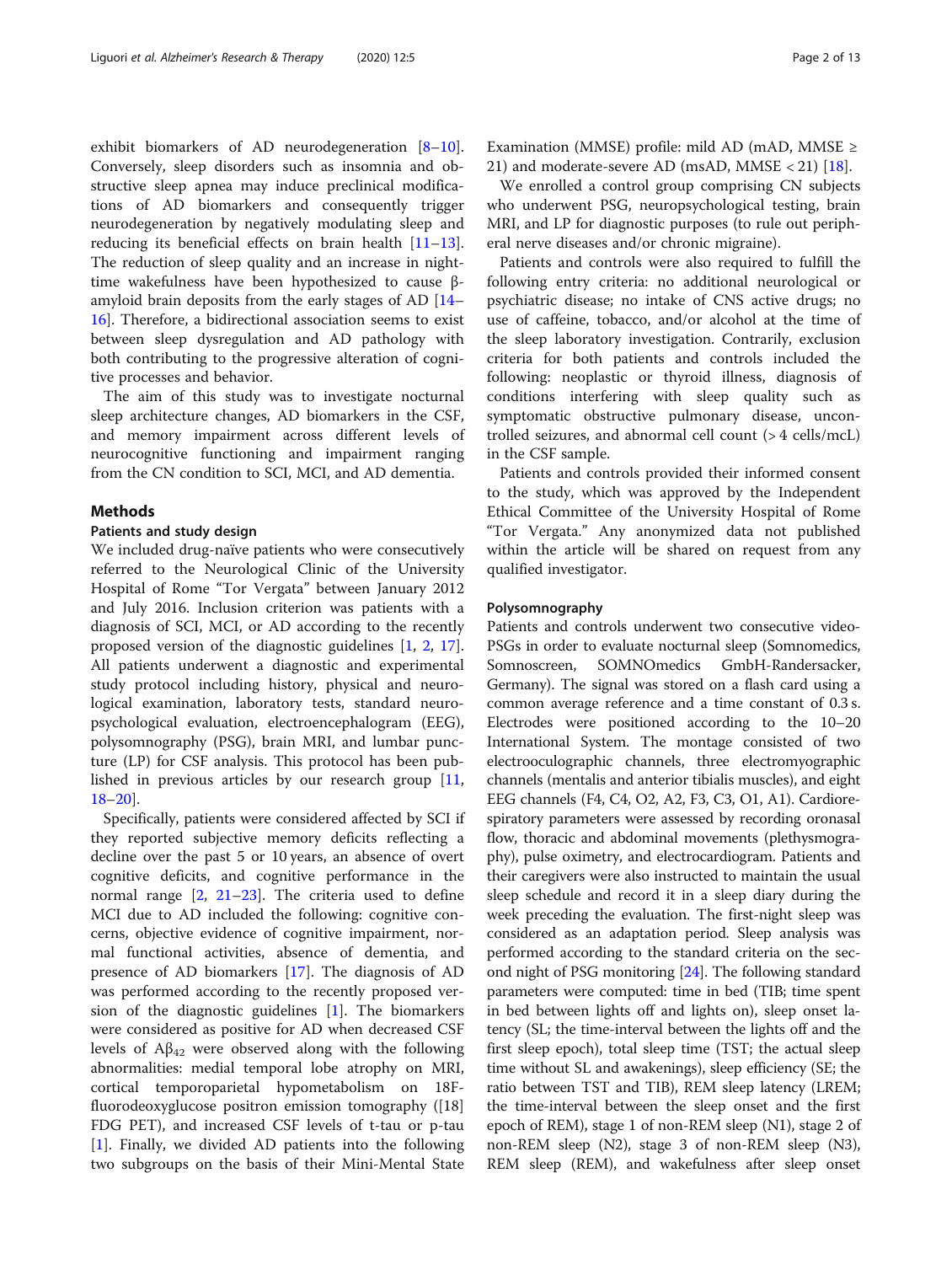(WASO). The percentages of the sleep stages were calculated over TST. Blinded researchers (CL, FP, FI) scored the PSG recordings on the basis of the international standard criteria of the American Academy of Sleep Medicine [[24](#page-11-0), [25](#page-11-0)]. PSG scorers also identified apnea/hypopnea events and scored leg movements based on the AASM international standard criteria [[24](#page-11-0)]. Patients with Apnea-Hypopnea Index  $(AHI) > 15/h$  and/or periodic leg movement index (PLMI) > 15/h during the polysomnographic recording were ruled out.

#### CSF collection and analysis

All the CSF samples were obtained on the day after the second PSG recording by means of LP performed in the decubitus position using an atraumatic needle; the samples were collected between 8:00 AM and 9:30 AM (within 1–2 h after morning awakening) in polypropylene tubes using standard sterile techniques. The first 4 ml CSF sample was used for routine biochemistry analysis including total cell count and lactate levels. The second 4 ml CSF sample was centrifuged to eliminate cells and cellular debris and immediately frozen at − 80 °C to analyze t-tau, p-tau, and  $A\beta_{42}$  levels subsequently. CSF biomarkers' levels were determined according to the previously published standard procedures using commercially available sandwich enzyme-linked immunosorbent assays (ELISA) (Innotest β-Amyloid 1– 42, Innotest h-T-tau, Innotest Phospho-T-tau 181, Innogenetics, Ghent, Belgium) [ $26$ ]. A $\beta_{42}$ , t-tau, and p-tau were classified based on previously established cutoff values: < 500 pg/mL for  $A\beta_{42}$ , > 375 pg/mL for t-tau, and  $> 52$  pg/mL for p-tau  $[27-29]$  $[27-29]$  $[27-29]$ .

#### Neuropsychological assessments

The Mini-Mental State Examination (MMSE) was used to screen all participants within 48 h of PSG examination. Administration of the neuropsychological test battery required approximately 20 min, and scores were corrected for age and education level as described in a previous study [[30](#page-11-0)]. Since memory is the most frequently altered domain in AD, we specifically evaluated short- and long-term memory using the Rey Auditory Verbal Learning Test (RAVLT). RAVLT consists of a list of 15 words that are read out to the subject five times. Measures include immediate recall (the sum of the words recalled in the five trials, RAVLT-I) and a 15-min delayed recall (the number of words recalled 15 min after the last word presentation, RAVLT-D).

#### Statistical analysis

Demographic and clinical data of patients and controls were reported as frequency (N), percentage (%), mean,

standard deviation (SD), and extreme values (minimum and maximum).

A one-way ANOVA was performed to compare sample characteristics according to pathologic or normal cognition profile/diagnosis. Moreover, if the ANOVA was significant, we carried out a post hoc analysis by applying Bonferroni's correction to identify which groups were different from the others.

Correlation analysis (Pearson correlation coefficients) was conducted to study the strength of the relationship between variables. In particular, we used Cohen's guidelines  $(r < |.10|$  negligible association, |.10|  $\langle r \rangle$  |.30| weak,  $|.30|$   $\langle r \rangle$  |.50| moderate,  $r$  > |.50| strong) to interpret the effect size of correlations [\[31](#page-12-0)]. The significance level  $(p \text{ value})$  was also determined: any  $p$  value less than 0.05 would indicate that the result is not due to chance.

Data were submitted to principal component analysis (PCA), which was performed on variables chosen as a function of their proven or hypothetical relationship with cognitive profile and degeneration. PCA, a variant of factor analysis, is a data-driven analysis, and the output is a set of "components" with each of them explaining a part of the data variability. The ultimate purpose of PCA is to name and interpret components in physiological or clinical terms. The solution obtained by PCA has a simple format to describe the internal structure of the data set, which explained 62.5% of the total variance in our case [\[32](#page-12-0), [33\]](#page-12-0). Estimation of the number of components accepted in the PCA solution was based on both Kaiser's rule, which retains factors with eigenvalues > 1 and Cattell's scree test, which retrieves the components corresponding to the last eigenvalue before they start to level off. Kaiser–Meyer–Olkin (KMO) Measure of Sampling Adequacy and Bartlett's Test of Sphericity were used, before the extraction of the component, to assess the suitability of respondent data for PCA. The KMO index ranges from zero to one, with 0.50 considered suitable for factor analysis [[34\]](#page-12-0). Bartlett's Test of Sphericity should be significant  $(p < 0.05)$  for factor analysis to be relevant [[35\]](#page-12-0). For the final solution, factors were constrained to remain uncorrelated (i.e., independent), and the solution structure was simplified by using orthogonal axis rotation with the varimax method. Measures were assigned to the component on which they showed the highest loading. We consider loadings > 0.6 to be very high, and loadings < 0.3 to be irrelevant. List-wise deletion was used to handle missing data.

All analyses were performed with Statistical Package for Social Sciences (SPSS) version, 2018. A p value less than 0.05 was considered statistically significant.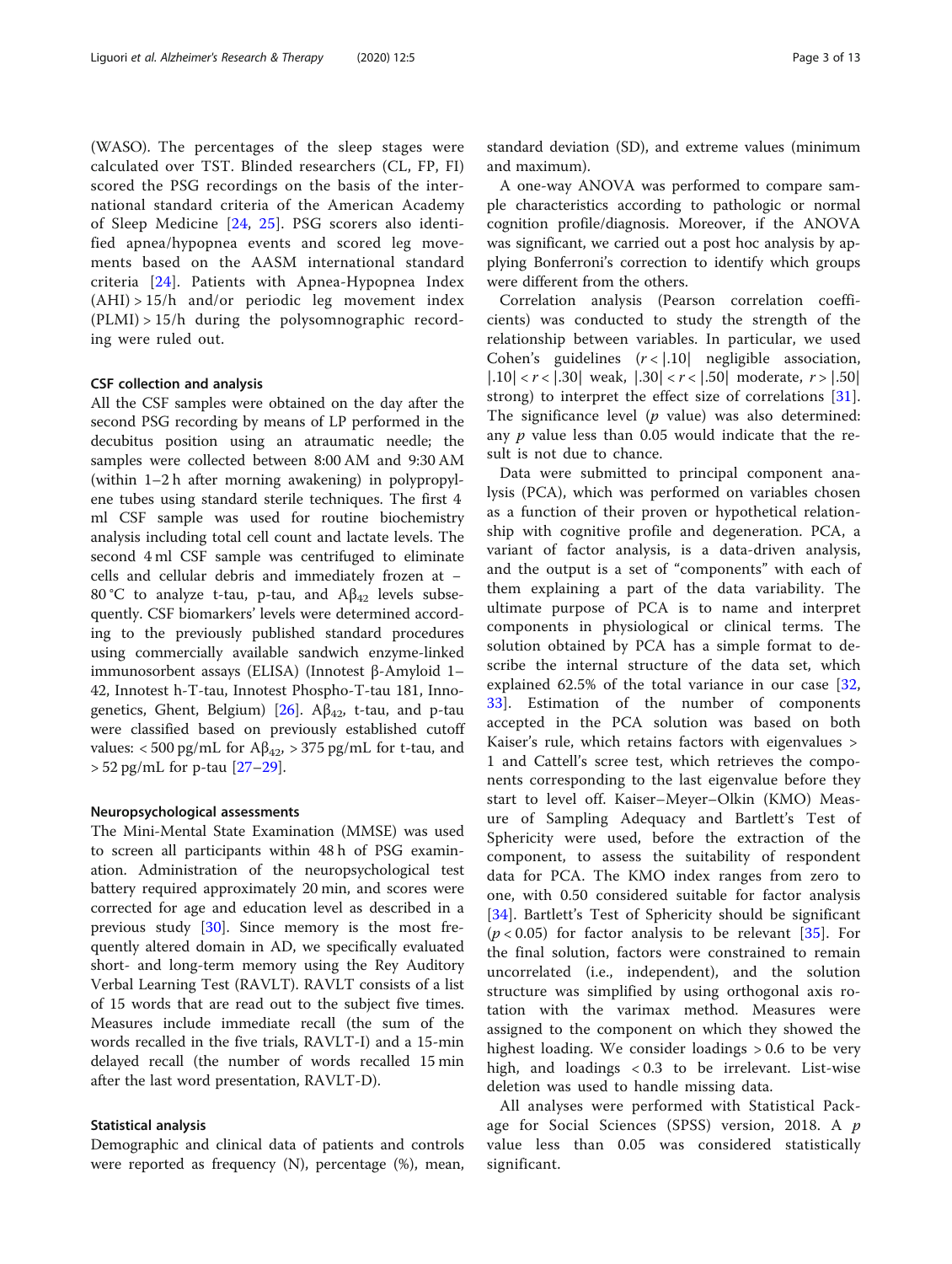#### Results

#### Sample description and demographic data (one-way ANOVA analysis)

Descriptive information (mean, standard deviation, maximal, and minimal values) of the population, which was divided into groups (CN, SCI, MCI, mAD, and msAD) are summarized in Table [1.](#page-4-0) Altogether, 258 subjects were recruited for this study between January 2012 and July 2016. The whole population was distributed among five groups: two groups of AD patients (56 patients with mild AD and 48 patients with moderatesevere AD), one group of 59 MCI subjects, one group of 54 SCI subjects, and one group of 41 CN subjects.

#### One-way ANOVA analysis

Results from one-way ANOVA, which was performed to analyze and compare the included variables from the five groups of subjects, are presented in Table [1.](#page-4-0) With the exception of the SL variable  $(F = 1.07, p = 0.372)$ , there were statistically significant differences between the groups, as determined by one-way ANOVA, for all the included variables.

To confirm whether differences occurred between groups, a post hoc analysis with Bonferroni's correction was conducted, and the results are shown in Table [1](#page-4-0).

#### CSF data (one-way ANOVA analysis)

With reference to CSF biomarkers, we documented a significant reduction of CSF  $A\beta_{42}$  levels in MCI, mAD, and msAD patients compared to SCI and CN subjects (Fig. [1](#page-6-0)). Moreover, SCI patients presented significantly lower CSF Aβ<sub>42</sub> levels than the CN subjects did (Table [1](#page-4-0)). CSF t-tau and p-tau levels did not differ between SCI and CN, but it was lower in these two groups than in MCI, mAD, and msAD groups (Table [1,](#page-4-0) Fig. [1](#page-6-0)).

#### PSG data (one-way ANOVA analysis)

Analysis of all the PSG variables included in this study was also performed (Table [1](#page-4-0)). Regarding TIB, we documented a significantly higher TIB in mAD, SCI, and MCI patients compared to msAD. Considering each PSG variable, we observed a significant reduction of both REM sleep and SE in SCI patients compared to CN subjects without any other significant difference in the remaining sleep macrostructural parameters (Fig. [2](#page-7-0)). TST was lower in CN, SCI, and MCI compared to mAD patients who in turn showed a lower TST than msAD patients. SE was higher in CN subjects than in SCI patients and then became progressively lower in MCI, mAD, and msAD patients. The mAD patients showed the highest LREM compared to SCI and CN subjects. N1 was higher in mAD and msAD patients than in MCI patients who in turn showed a higher N1 compared to SCI and CN subjects (Fig. [2](#page-7-0)). N3 was lower in msAD

compared to mAD patients who themselves showed lower N3 than the MCI and SCI patients, and CN subjects (Fig. [2](#page-7-0)). REM sleep was significantly reduced in both mAD and msAD compared to MCI patients; moreover, MCI patients showed a significantly lower REM sleep compared to SCI patients who themselves showed reduced REM sleep compared to CN subjects. Finally, WASO was higher in all the pathological groups (SCI, MCI, mAD, and msAD) compared to the CN group.

#### Neuropsychological data (one-way ANOVA analysis)

As expected, a significant reduction of MMSE scores was observed in MCI, mAD, and msAD patients compared to both SCI and CN subjects; moreover, MCI patients presented significantly higher MMSE scores than mAD and msAD patients, and the mAD group presented significantly higher MMSE scores compared to the msAD group (Table [1\)](#page-4-0).

Concerning the tests investigating memory, a significant progressive reduction of RAVLT-I scores was observed in MCI, mAD, and msAD patients compared to SCI and CN subjects (Fig. [3\)](#page-7-0). Considering RAVLT-D scores, the comparison between mAD and msAD groups did not show significant differences, but RAVLT-D scores of mAD and msAD patients were lower than MCI patients, who in turn showed lower scores than SCI and CN subjects (Fig. [3](#page-7-0)). Notably, SCI patients did not show pathological scores in RAVLT-D and RAVLT-I tests (Table [1](#page-4-0)).

#### Correlation analysis

The correlation matrix shown in Table [2](#page-8-0) contains the Pearson correlation coefficients (and the significance level) between the variables, which denotes the strength of the relationship between the variables. Overall, moderate to strong correlations ( $r \ge 0.50$ ) were found between CSF biomarkers and both neuropsychological and polysomnography data (Table [2](#page-8-0)).

#### Principal component analysis

PCA was performed on the following: age, scores of MMSE, RAVLT-I, RAVLT-D, CSF  $A\beta_{42}$  level, t-tau and p-tau levels, and a standard set of polysomnography parameters including SL, TST, LREM, N1, N3, REM, and WASO. Some variables were not considered including gender, which was not significantly associated with any variable, N2 because it presented split loadings on all factors, and SE and TIB as they were computed from other polysomnographic parameters. Was excluded as it presented split loadings on all factors, and SE and TIB were excluded as they were computed from other polysomnographic parameters. A three-component solution that explained 62.5% of the total variance was identified by performing PCA with varimax rotation.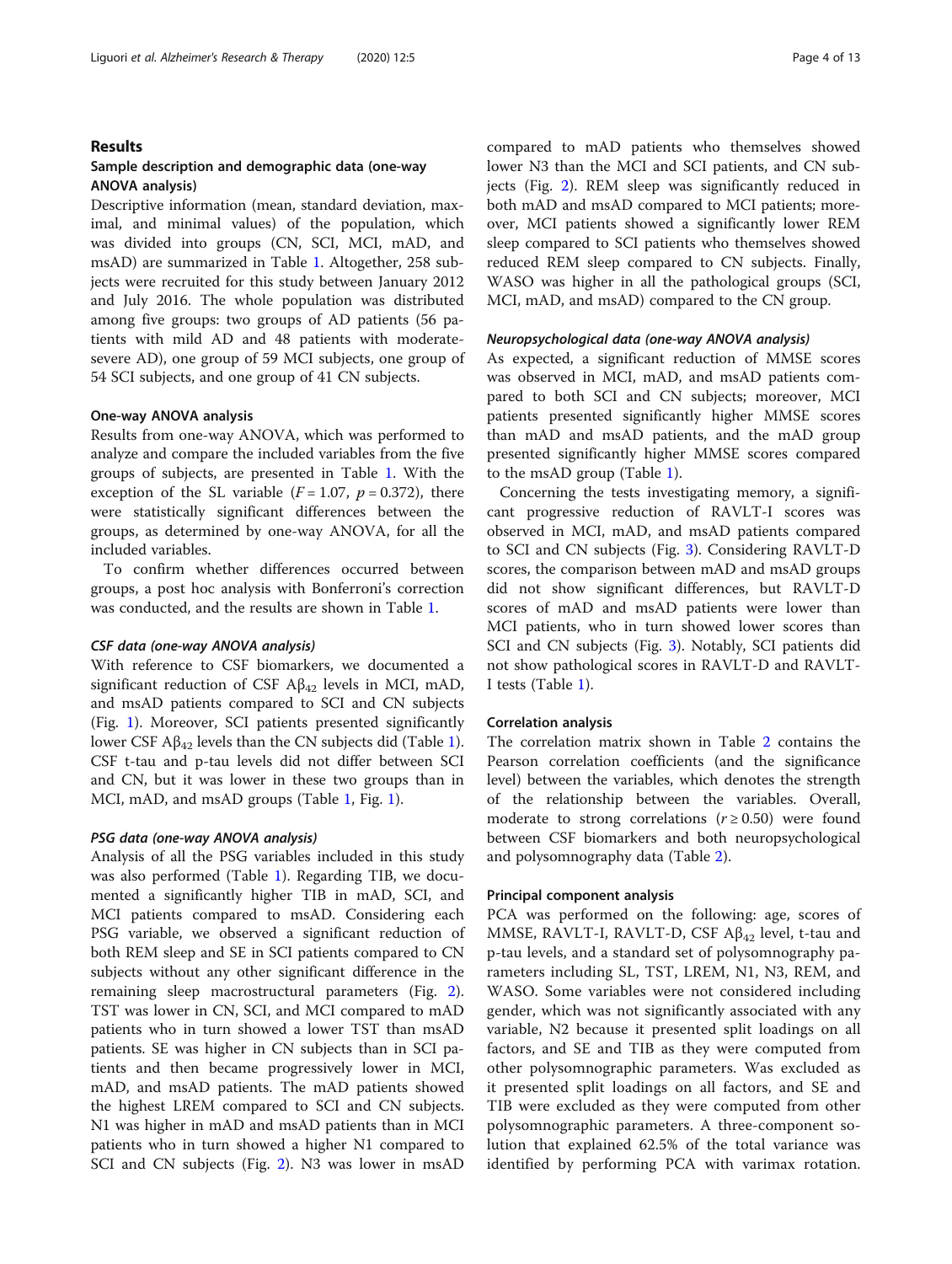<span id="page-4-0"></span>

| Demographic and                 | Subjects/patients                                             |                                                                      |                                                              |                                                   | Table 1 Demographic and clinical data of patients and controls. ANOVA was used for the comparisons of variables among the five groups<br>Controls | Total sample $(n = 258)$             | Щ      |                | Post hoc                     |
|---------------------------------|---------------------------------------------------------------|----------------------------------------------------------------------|--------------------------------------------------------------|---------------------------------------------------|---------------------------------------------------------------------------------------------------------------------------------------------------|--------------------------------------|--------|----------------|------------------------------|
| clinical data                   | 54)<br>Ш<br>$\epsilon$<br>SCI<br>$\odot$                      | 59)<br>$\mathbb{H}$<br>$\epsilon$<br><b>NCI</b><br>$\widehat{\odot}$ | 56)<br>$\, \parallel$<br>$m$ -AD $(n)$<br>$\bigoplus$        | $= 48$<br>$\epsilon$<br>$ms-AD$<br>$\overline{6}$ | $CN(n=41)$<br>$\widehat{\equiv}$                                                                                                                  | (including controls)                 |        | ANOVA<br>P     | comparisons                  |
| Gender                          |                                                               |                                                                      |                                                              |                                                   |                                                                                                                                                   |                                      |        |                |                              |
| Male, N (%)                     | 24 (44.4)                                                     | 28 (47.4)                                                            | (37.5)<br>$\gtrsim$                                          | 19 (39.6)                                         | 20 (48)                                                                                                                                           | 112 (43)                             |        |                |                              |
| Female, N (%)                   | 30 (55.6)                                                     | 31 (52.6)                                                            | (62.5)<br>35                                                 | 29 (60.4)                                         | 21 (52)                                                                                                                                           | 146 (57)                             |        |                |                              |
| Age, mean ± SD<br>(range)       | $64.94 \pm 8.75$<br>(44-80)                                   | $67.42 \pm 8.43$<br>(44-80)                                          | $69.93 \pm 7.27$<br>$(55 - 83)$                              | $71.71 + 7.19$<br>$(53 - 82)$                     | $67.17 \pm 9.83$ (44-83)                                                                                                                          | $68.21 \pm 8.55$<br>$(44 - 83)$      | 5.13   | $\overline{0}$ | 2 < 4,5                      |
| MMSE score,<br>$mean \pm SD$    | $29.11 \pm 1.00$<br>(27-30)                                   | $25.85 \pm 1.51$<br>(23-29)                                          | $24.45 \pm 1.85$<br>(21-27)                                  | $15.40 \pm 3.21$<br>$(4 - 20)$                    | 29.20 ± 0.90 (27-30)                                                                                                                              | $24.81 \pm 5.22$<br>$(4 - 30)$       | 433.98 | 000            | 5 < 4 < 3 < 2,1              |
| CSF biomarkers                  |                                                               |                                                                      |                                                              |                                                   |                                                                                                                                                   |                                      |        |                |                              |
| T-tau (pg/mL)                   | 253.67 ± 163.87<br>$(92 - 1117)$                              | 569.59 ± 363.82<br>$(160 - 1876)$                                    | $632.07 \pm 243.18$<br>(116-1190)                            | 744.44 ± 254.34<br>$(222 - 1245)$                 | 234.22 ± 64.42 (116-402)                                                                                                                          | $496.26 \pm 317.21$<br>$(92 - 1876)$ | 41.87  | 600            | $1,2 < 3 < 5$ ; $1,2 < 3,4$  |
| P-tau (pg/mL)                   | $42.37 \pm 23.60$<br>$(4 - 156)$                              | 85.41 ± 49.04<br>$(32 - 240)$                                        | $88.75 \pm 35.15$<br>$1 - 189$<br>$\overline{3}$             | $100.77 \pm 45.42$<br>(34-235)                    | $42.34 \pm 11.76$ (22-85)                                                                                                                         | $73.14 \pm 43.60$<br>$(4 - 240)$     | 27.80  | 000            | 1,2 < 3,4,5                  |
| $AB_{42}$ (pg/mL)               | 666.44 ± 257.75<br>$(259 - 1123)$                             | $320.22 \pm 98.76$<br>$(132 - 460)$                                  | $275.84 \pm 68.42$<br>$(82 - 440)$                           | $270.67 \pm 90.95$<br>$(123 - 463)$               | 854.66 ± 182.15 (582-1197)                                                                                                                        | 458.76 ± 275.60<br>$(82 - 1197)$     | 140.48 | 000            | 5,4,3 < 2 < 1                |
| Neuropsychological tests        |                                                               |                                                                      |                                                              |                                                   |                                                                                                                                                   |                                      |        |                |                              |
| RAVLT-I score,<br>$mean \pm SD$ | $44.31 \pm 3.91$<br>$(39 - 54)$                               | $23.27 \pm 2.95$<br>$(18 - 28)$                                      | $18.30 \pm 3.36$<br>$1 - 23$<br>$\Xi$                        | $11.54 \pm 2.98$<br>$(7 - 16)$                    | 46.20 ± 4.44 (39-53)                                                                                                                              | $28.06 \pm 14.04$<br>$(7 - 54)$      | 956.40 | 000            | 5 < 4 < 3 < 2,1              |
| RAVLT-D score,<br>$mean \pm SD$ | $9.87 \pm 2.01$<br>$(7-14)$                                   | $2.80 \pm 1.23$<br>$(0 - 4)$                                         | $1.57 \pm 1.17$<br>(0-4)                                     | $1.25 \pm 1.02$<br>$(0 - 3)$                      | $10.46 \pm 1.58$ $(8-13)$                                                                                                                         | $4.94 \pm 4.25$<br>(0-14)            | 495.32 | 000            | 5,4 < 3 < 2,1                |
| Polysomnography                 |                                                               |                                                                      |                                                              |                                                   |                                                                                                                                                   |                                      |        |                |                              |
| TST <sub>(min)</sub>            | 348.070 ± 79.86<br>$(161.50 - 580)$                           | $349.37 \pm 53.65$<br>$(146.5 - 415)$                                | $318.82 \pm 44.16$<br>$(220 - 430)$                          | $252.93 \pm 47.7$<br>$(149.3 - 361.8)$            | $367.22 \pm 60.93$ (135-444)                                                                                                                      | $327.36 \pm 69.88$<br>$(135 - 580)$  | 28.19  | 000            | 5 < 4 < 2,3,1                |
| SE (%)                          | $77.80 \pm 13.53$<br>$(31.5 - 96.4)$                          | $78.50 \pm 10.55$<br>$(50.4 - 94)$                                   | $74.4 \pm 6.71$<br>$(59.4 - 89)$                             | $67.76 \pm 9.21$<br>$(36.5 - 91.5)$               | 89.15 ± 2.27 (84.3-92.4)                                                                                                                          | $77.16 \pm 11.42$<br>$(31.5 - 96.4)$ | 29.64  | 000            | $5 < 4, 3 < 1$ ; $5 < 2 < 1$ |
| SL (min)                        | $23.30 + 64.62$<br>$(0.30 - 343)$                             | $27.73 \pm 36.02$<br>(2-150)                                         | $20.46 \pm 16.63$<br>$(1 - 76)$                              | $24.27 \pm 23.70$<br>$(1 - 122)$                  | $12.95 \pm 6.34$ (5-36)                                                                                                                           | $22.23 \pm 36.67$<br>$(0.30 - 343)$  | 1.07   | 372            | $\geq$                       |
| REML (min)                      | $\begin{array}{c} 119.49 \pm 78.97 \\ (40 - 412) \end{array}$ | $135.25 \pm 82.13$<br>$(12 - 330)$                                   | $179.64 \pm 102.92$<br>$(12 - 424)$                          | $143.57 \pm 51.32$<br>$(27.5 - 220)$              | $103.83 \pm 16.16$ (77-143)                                                                                                                       | $138.14 \pm 79.00$<br>$(12 - 424)$   | 7.27   | 000            | $1 < 3$ ; $1,2 < 4$          |
| N1 (%)                          | $16.07 \pm 7.00$<br>(3.8–34)                                  | $21.87 \pm 8.18$<br>$(7.5 - 34.6)$                                   | $31.05 \pm 8.61$<br>(12.2–45.7)                              | $33.81 \pm 11.00$<br>$(10.4 - 64.1)$              | $15.37 \pm 3.35$ (10-21)                                                                                                                          | $23.84 \pm 10.95$<br>$(3.80 - 64.1)$ | 53.50  | 000            | 1,2 < 3 < 4,5                |
| N2 (%)                          | $55.10 \pm 7.66$<br>$(34 - 72.6)$                             | $52.12 \pm 8.18$<br>$(31.8 - 67)$                                    | $51.35 \pm 9.41$<br>(31.8-71.7)                              | 54.67 ± 9.02<br>$(28.10 - 76)$                    | $50.90 \pm 3.45$ (44-59)                                                                                                                          | $52.86 \pm 8.11$<br>$(28.10 - 76)$   | 2.92   | .022           | 3 < 2                        |
| N3 (%)                          | $16.29 \pm 6.64$<br>$(6.5 - 29.3)$                            | $16.14 \pm 5.85$<br>$(4-31.4)$                                       | $\begin{array}{c} 11.18 \pm 7.70 \\ (0.80-28.7) \end{array}$ | $6.93 \pm 5.18$<br>$(0 - 22)$                     | $17.83 \pm 1.46$ (14-21)                                                                                                                          | $13.65 \pm 7.08$<br>$(0-31.4)$       | 28.11  | 000            | 5 < 4 < 3,2,1                |
| REM (%)                         | $12.56 \pm 5.62$<br>$(D-25.5)$                                | $9.37 \pm 4.99$<br>$(0 - 20)$                                        | $6.41 \pm 3.94$<br>$(0.80 - 16)$                             | $4.60 \pm 3.69$<br>$(0 - 12.20)$                  | $15.90 \pm 2.96 (11 - 22)$                                                                                                                        | $9.54 \pm 5.86$<br>(0-25.5)          | 49.41  | 000            | 5 < 4 < 3 < 2 < 1            |
| WASO (min)                      | $99.48 \pm 67.54$                                             | $78.54 \pm 56.61$                                                    | $92.26 \pm 42.82$                                            | $97.63 + 47.88$                                   | $31.95 \pm 12.42$ (3.74-53.23)                                                                                                                    | $82.05 \pm 55.09$                    | 13.54  | 000            | 1 < 3,4,5,2                  |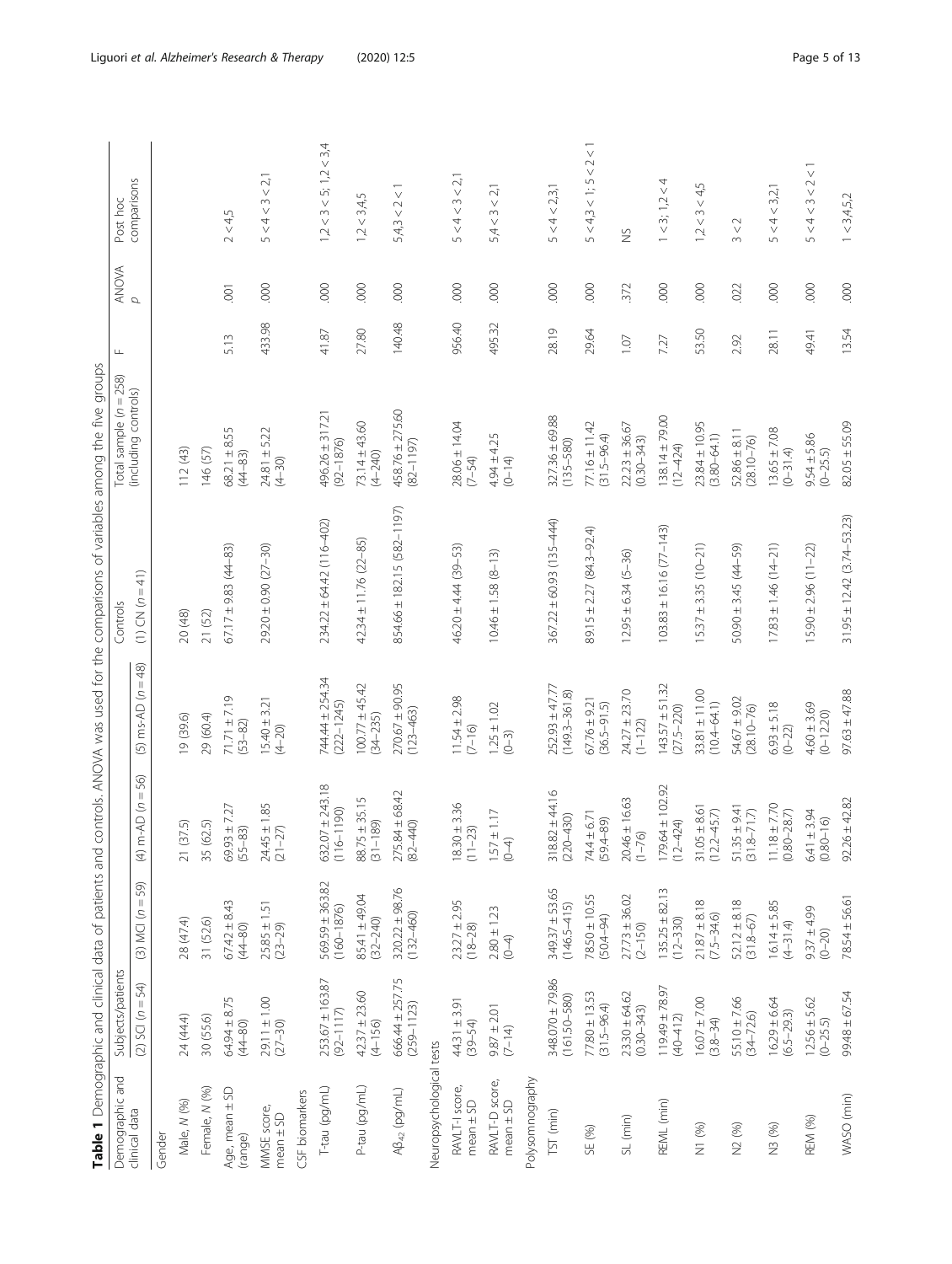Table 1 Demographic and clinical data of patients and controls. ANOVA was used for the comparisons of variables among the five groups (Continued) Table 1 Demographic and clinical data of patients and controls. ANOVA was used for the comparisons of variables among the five groups (Continued)

| bemographic and | subjects/patients |                      |                    |                                                                 | <b>Controls</b>   | otal sample $(n = 258)$ |      |     | ANOVA Post hoc              |
|-----------------|-------------------|----------------------|--------------------|-----------------------------------------------------------------|-------------------|-------------------------|------|-----|-----------------------------|
| inical data     | 2) SCI $(n = 54)$ | $(3)$ MCI $(n = 59)$ |                    | $m$ -AD ( $n$ = 56) (5) $ms$ -AD ( $n$ = 48) (1) CN ( $n$ = 41) |                   | ncluding controls)      |      |     | comparisons                 |
|                 | $17.5 - 351.2$    | $(-69.19 - 221)$     | $(-8.52 - 193.45)$ | $(4.74 - 240.72)$                                               |                   | $-69.19 - 351.20$       |      |     |                             |
| FΒ              | H51.31 ± 103.92   | $446.22 \pm 51.35$   | $31.55 \pm 66.5$   | $374.83 \pm 58.69$                                              | $12.13 \pm 67.27$ | $25.40 \pm 76.53$       | 9.35 | 000 | $5 < 2$ ; $5 < 3$ ; $5 < 4$ |
|                 | 74-964)           | $290 - 7 - 600$      | $(269 - 573.33)$   | 239-498)                                                        | 146.7-498.9)      | 146.7-964.15)           |      |     |                             |

Abbreviations: MMSE Mini-Mental State Examination, T-tau total tau, P-tau phosphorylated tau, ብይ<sub>ፈን</sub> β-amyloid<sub>as</sub>, RAVI.T-I Inmediate Recall – Rey Auditory Verbal Learning Test, RAVI.T-D Differite Recall – Rey Auditory<br> Verbal Learning Test, TST total sleep time, SE sleep efficiency, SL sleep onset latency, REML REM sleep latency, N1 stage 1 of non-REM sleep, N2 stage 2 of non-REM sleep, N3 stage 3 of non-REM sleep, REM REM sleep, Abbreviations: MMSE Mini-Mental State Examination, T-tau total tau, P-tau phosphorylated tau, Aβ4, β-amyloid42, RAVLT-I mmediate Recall – Rey Auditory Verbal Learning Test, RAVLT-D Differite Recall – Rey Auditory WASO wakefulness after sleep onset, TIB time in bed, NS not significant, AD Alzheimer's disease, mAD mild Alzheimer's disease, msAD moderate-severe Alzheimer's disease, MCI mild cognitive impairment, SCI N frequency, % percentage, Min-Max extreme value, SD standard deviation. The numbers in parentheses in group names refer to the numbers used in illustrating statistically significant differences frequency, % percentage, Min-Max extreme value, SD standard deviation. The numbers in parentheses in group names refer to the numbers used in illustrating statistically significant differences subjective cognitive impairment, CN cognitively normal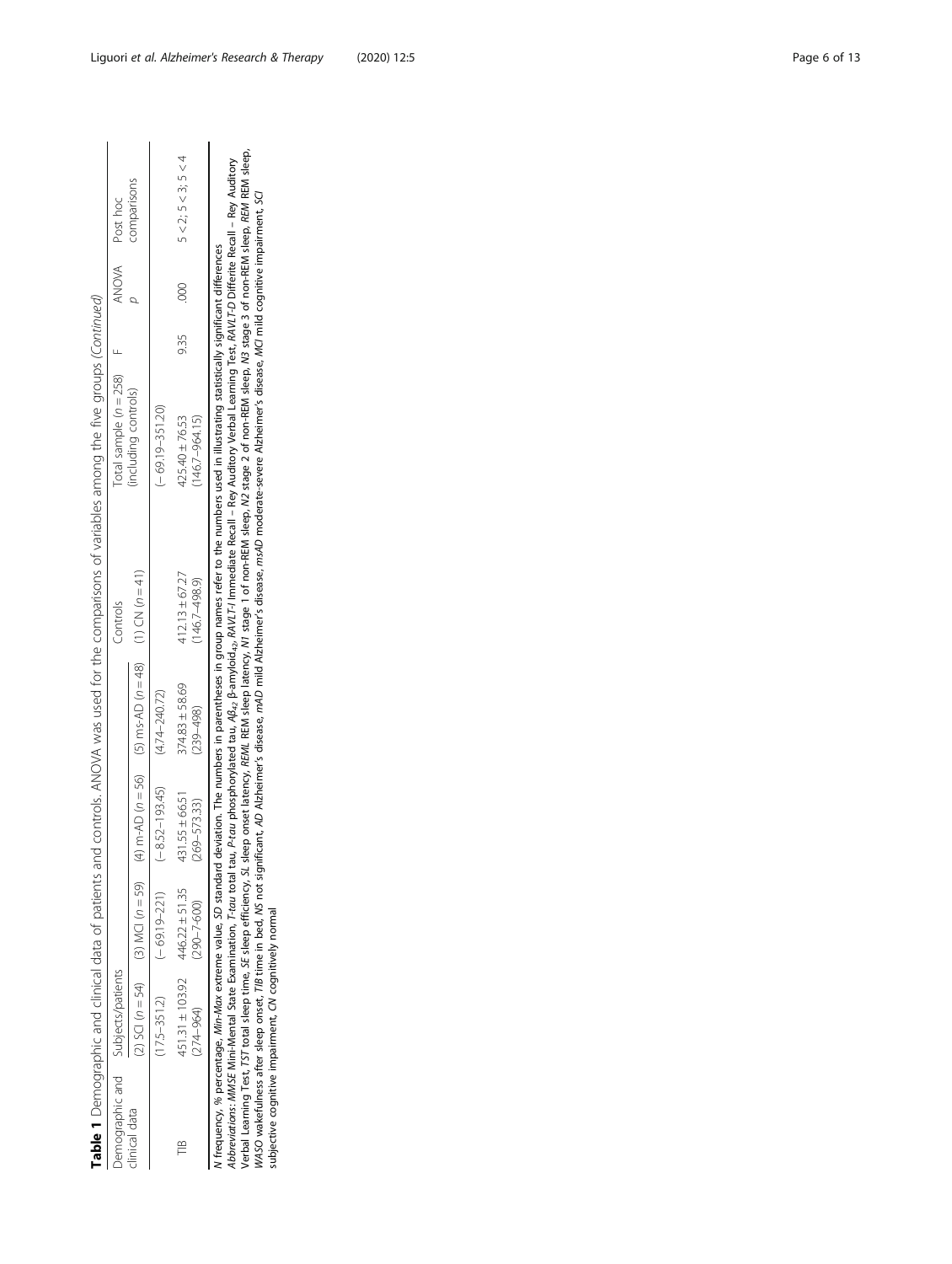<span id="page-6-0"></span>

The KMO measure of sampling adequacy met the "meritorious" criterion  $(KMO = 0.86)$  to perform the principal component analysis. Moreover, for these data, Bartlett's test of Sphericity was highly significant ( $p <$ 0.001).

The contribution of the three factors to sample variance was 53.5%, 18.1%, and 11.9%.

Factor solution after varimax rotation is presented in Table [3](#page-9-0). Overall, with the exception of a few crossloading variables, each factor defines a distinct cluster of interrelated variables.

Contribution to component 1 mainly derived from RAVLT-I (0.78), N1 (− 0.76), MMSE (0.74), REM (0.73), N3 (0.73), RAVLT-D (0.71),  $\mathbb{A}\beta_{42}$  (0.67), and TST (0.60). Notably, N1 load on the first component was of the opposite sign in comparison to other variables thereby suggesting an inverse correlation among them. Component 2 explains the association between CSF p-tau (0.82), t-tau (0.82), and age (0.55). Contribution to component 3 mainly derived from REML (0.66), WASO (0.64), and SL (0.59).

#### **Discussion**

Different lines of evidence suggested that AD neurodegeneration starts several years before the appearance of clinical symptoms, which are not exclusively cognitive but also behavioral (depression, anxiety, sleep fragmentation) [\[36](#page-12-0)]. Conversely, insomnia and sleep-disordered breathing (SDB) that frequently affect the elderly have recently been associated with an increased risk of developing AD. This association between sleep disorders and AD has been supposed based on the evidence that sleep dysregulation can induce pathological changes in βamyloid and tau metabolism in the brain  $[11–16]$  $[11–16]$  $[11–16]$  $[11–16]$  $[11–16]$ . Moreover, in healthy subjects, it has been demonstrated that not just chronic but even a single night of sleep deprivation can alter CSF levels of  $A\beta_{42}$  in addition to reducing cognitive performances [[37,](#page-12-0) [38\]](#page-12-0). Therefore, it is currently under debate if sleep alteration represents a symptom or a possible cause of AD.

In this comprehensive study, we demonstrated that sleep impairment and dysregulation is present before the clinical appearance of objective cognitive deterioration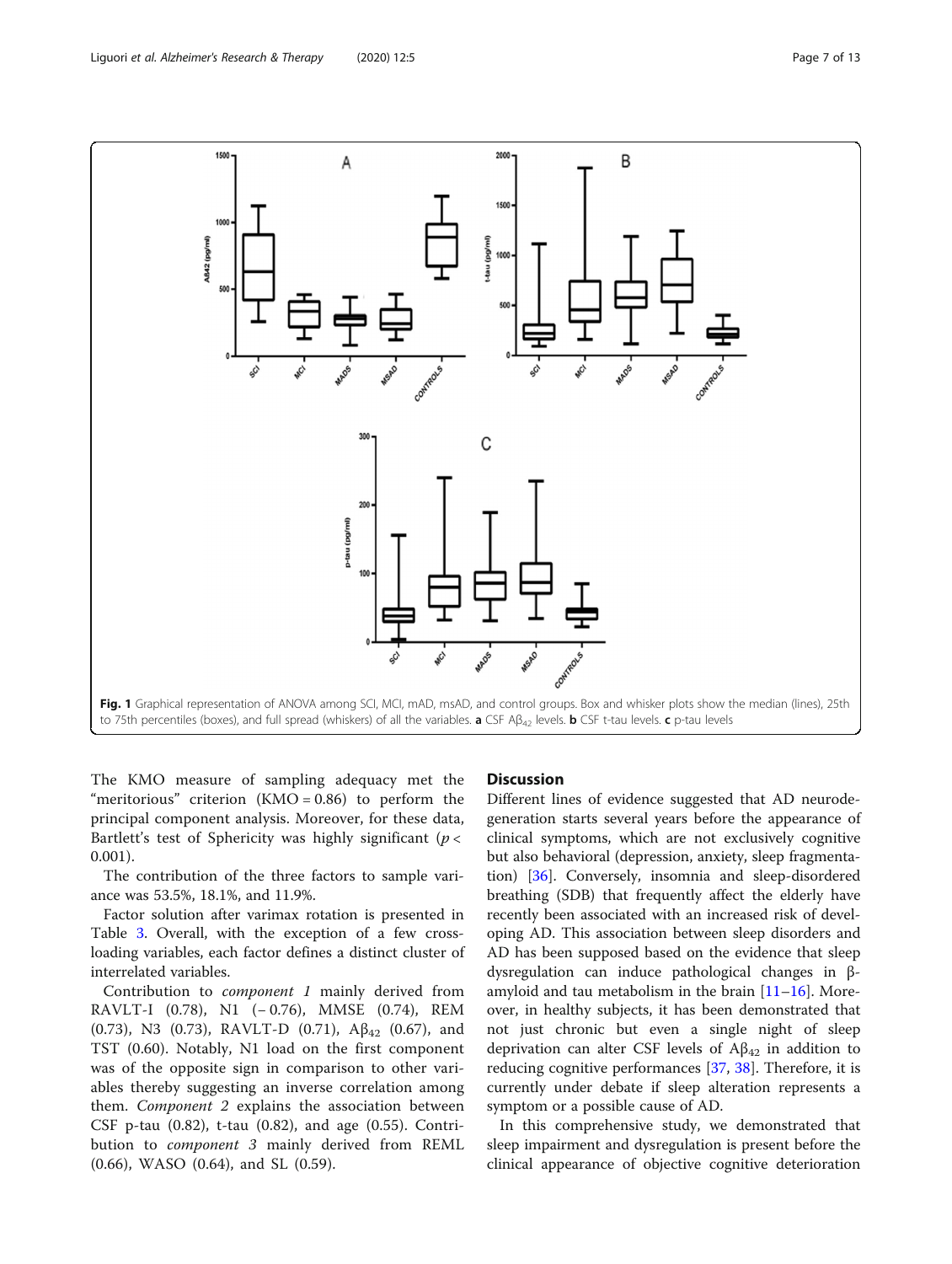<span id="page-7-0"></span>

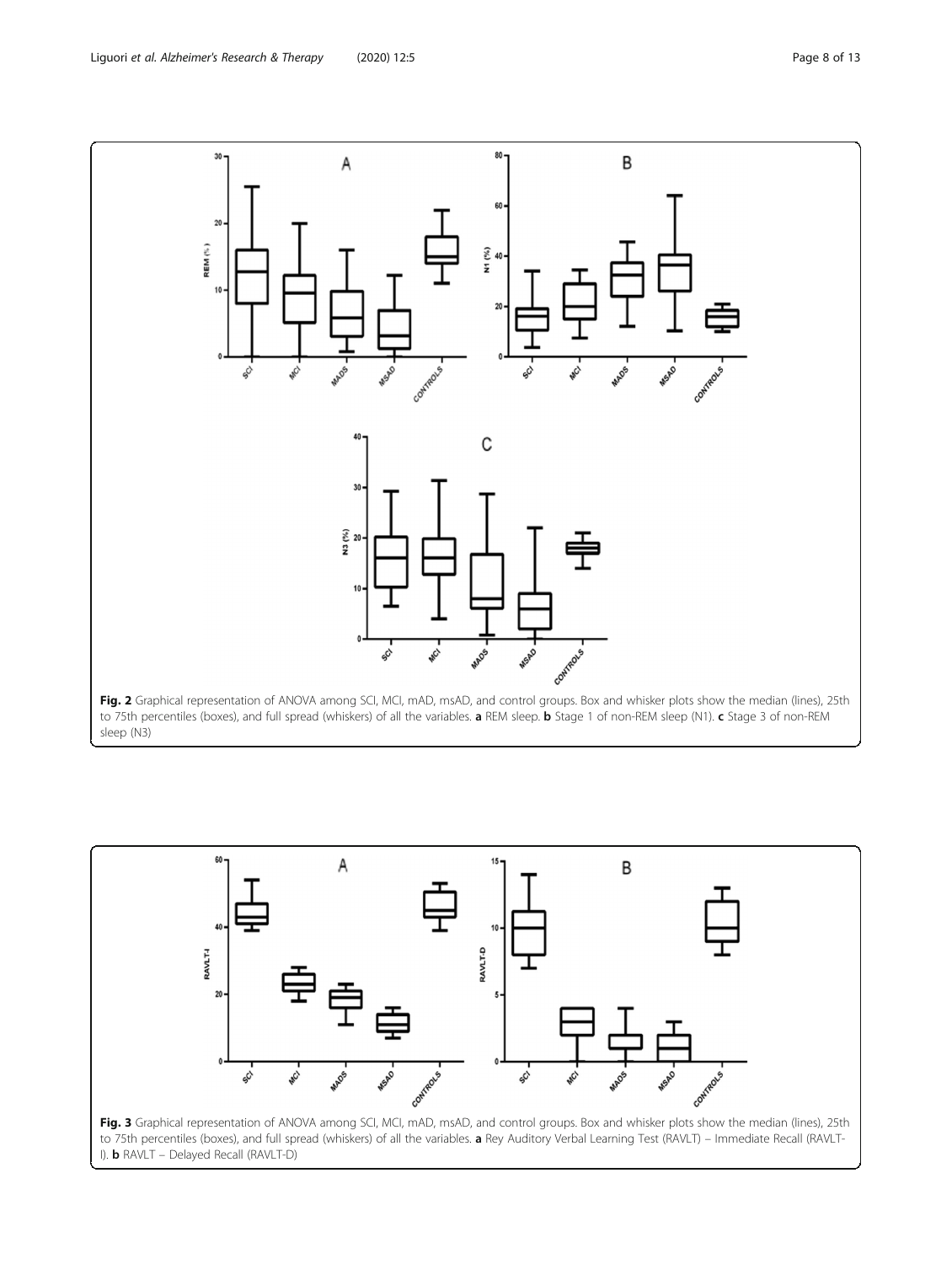<span id="page-8-0"></span>

| Pearson's correlation                                                                                                                                                                                                                                                                                                                                                                                                                                                                                     |          | $\sim$               | $\infty$             | 4                    | 5                       | $\circ$           | ∼                    | $^{\circ}$                 | G        | $\subseteq$          | Ξ                       | $\supseteq$           | $\tilde{=}$ | $\overline{4}$      | $\overline{5}$       | $\approx$ | $\infty$<br>$\overline{1}$ |
|-----------------------------------------------------------------------------------------------------------------------------------------------------------------------------------------------------------------------------------------------------------------------------------------------------------------------------------------------------------------------------------------------------------------------------------------------------------------------------------------------------------|----------|----------------------|----------------------|----------------------|-------------------------|-------------------|----------------------|----------------------------|----------|----------------------|-------------------------|-----------------------|-------------|---------------------|----------------------|-----------|----------------------------|
| . Sex                                                                                                                                                                                                                                                                                                                                                                                                                                                                                                     |          |                      |                      |                      |                         |                   |                      |                            |          |                      |                         |                       |             |                     |                      |           |                            |
| 2. Age                                                                                                                                                                                                                                                                                                                                                                                                                                                                                                    | $-0.051$ |                      |                      |                      |                         |                   |                      |                            |          |                      |                         |                       |             |                     |                      |           |                            |
| 3. MMSE                                                                                                                                                                                                                                                                                                                                                                                                                                                                                                   | $-0.060$ | $-209$ <sup>**</sup> |                      |                      |                         |                   |                      |                            |          |                      |                         |                       |             |                     |                      |           |                            |
| 4. T-tau                                                                                                                                                                                                                                                                                                                                                                                                                                                                                                  | 0.036    | $330$ <sup>**</sup>  | $-488$ <sup>*</sup>  |                      |                         |                   |                      |                            |          |                      |                         |                       |             |                     |                      |           |                            |
| 5. P-tau                                                                                                                                                                                                                                                                                                                                                                                                                                                                                                  | $-0.019$ | <b>299*</b>          | $-408$ <sup>**</sup> | $.845$ <sup>**</sup> |                         |                   |                      |                            |          |                      |                         |                       |             |                     |                      |           |                            |
| 6. A $\beta_{42}$                                                                                                                                                                                                                                                                                                                                                                                                                                                                                         | 0.010    | $-229$ <sup>**</sup> | 543**                | $-515$               | $-422$ <sup>***</sup>   |                   |                      |                            |          |                      |                         |                       |             |                     |                      |           |                            |
| 7.75                                                                                                                                                                                                                                                                                                                                                                                                                                                                                                      | $-0.085$ | $-141$ <sup>*</sup>  | 531                  | 324                  | $-287$ <sup>**</sup>    | $\frac{306}{3}$   |                      |                            |          |                      |                         |                       |             |                     |                      |           |                            |
| 55<br>$\infty$                                                                                                                                                                                                                                                                                                                                                                                                                                                                                            | $-0.062$ | $-224$               | $471$ <sup>**</sup>  | $-361$               | $-329$ <sup>**</sup>    | 403               | 589*                 |                            |          |                      |                         |                       |             |                     |                      |           |                            |
| 9. SL                                                                                                                                                                                                                                                                                                                                                                                                                                                                                                     | 0.078    | 0.066                | $-0.035$             | 0.103                | 0.112                   | $-0.029$          | 0.078                | $-292$ <sup>**</sup>       |          |                      |                         |                       |             |                     |                      |           |                            |
| 10. LREM                                                                                                                                                                                                                                                                                                                                                                                                                                                                                                  | 0.020    | 0.052                | $-161$               | 0.079                | 0.082                   | $-260^{**}$       | $-176$ **            | $.289$ <sup>**</sup><br>Ï  | 145      |                      |                         |                       |             |                     |                      |           |                            |
| 11. N1                                                                                                                                                                                                                                                                                                                                                                                                                                                                                                    | 0.037    | 178                  | $-538$               | .434                 | $351$ <sup>**</sup>     | $-564$            | $-397$               | $-428$                     | 0.075    | $247$ <sup>**</sup>  |                         |                       |             |                     |                      |           |                            |
| 12. N2                                                                                                                                                                                                                                                                                                                                                                                                                                                                                                    | 0.059    | $-0.041$             | $-0.070$             | $-0.077$             | $-0.085$                | 0.006             | $-0.048$             | 0.003                      | $-0.077$ | <sup>**</sup><br>209 | $-326$ <sup>**</sup>    |                       |             |                     |                      |           |                            |
| 13. N3                                                                                                                                                                                                                                                                                                                                                                                                                                                                                                    | $-0.095$ | $-0.083$             | 463**                | $-0.333$             | $-267$                  | $362^{**}$        | $323$ <sup>**</sup>  | 215                        | 0.047    | $-185$ <sup>**</sup> | $-618$                  | $-404$                |             |                     |                      |           |                            |
| 14. REM                                                                                                                                                                                                                                                                                                                                                                                                                                                                                                   | $-0.025$ | $-197$               | $537$ <sup>**</sup>  | $-315$ <sup>**</sup> | $-256$                  | 613 <sup>**</sup> | 420                  | 555**                      | $-0.096$ | 513**                | $-658$                  | $.263$ <sup>***</sup> | 491         |                     |                      |           |                            |
| 5. WASO                                                                                                                                                                                                                                                                                                                                                                                                                                                                                                   | 0.041    | 151                  | $-0.202$             | 142                  | 128                     | $-264$            | $-268$ <sup>**</sup> | $-847$ <sup>**</sup>       | 134      | $230$ <sup>**</sup>  | $251$ <sup>**</sup>     | $-0.008$              | $-0.063$    | $-405$              |                      |           |                            |
| 16. TIB                                                                                                                                                                                                                                                                                                                                                                                                                                                                                                   | $-0.034$ | 0.000                | 272**                | $-0.115$             | $-0.095$                | 0.033             | **<br>698            | $-146$                     | $-386$   | 0.058                | $-0.116$                | $-0.077$              | ~~~~        | 0.039               | 428                  |           |                            |
| 17.RAVLT-I                                                                                                                                                                                                                                                                                                                                                                                                                                                                                                | $-0.037$ | $-236$               | $.765$ **            | $-628$               | $-546$                  | 802               | 429*                 | 457                        | $-0.075$ | $-270^{**}$          | $-647$                  | 0.013                 | 454**       | $650$ <sup>**</sup> | $-209$               | 9SL.      |                            |
| 8. RAVLT-D                                                                                                                                                                                                                                                                                                                                                                                                                                                                                                | $-0.045$ | $-233$ <sup>**</sup> | <sup>**</sup><br>558 | 597**                | 505**<br>$\overline{1}$ | $828^{*}$         | $353$ <sup>**</sup>  | $\stackrel{*}{\downarrow}$ | $-0.074$ | $-264$               | 589**<br>$\overline{1}$ | 0.008                 | $388^{**}$  | $630$ <sup>**</sup> | $-238$ <sup>**</sup> | 0.074     | $928$ <sup>**</sup>        |
| Verbal Learning Test, TST total sleep time, SE sleep efficiency, LREM REM sleep latency, MJ stage 2 of non-REM sleep, M3 stage 3 of non-REM sleep, REM sleep, WASO wakefulness after<br>Abbreviations: MMSE Mini-Mental State Examination, T-tou total tau, P-tou phosphorylated tau, A0 <sub>42,</sub> B-amyloid42, ANVLT-I mmediate Recall – Rey Auditory Verbal Learning Test, AAVLT-D Differite Recall – Rey Auditory<br>sleep onset, TIB time in bed, SL sleep onset latency<br>$*<0.05; **p < 0.01$ |          |                      |                      |                      |                         |                   |                      |                            |          |                      |                         |                       |             |                     |                      |           |                            |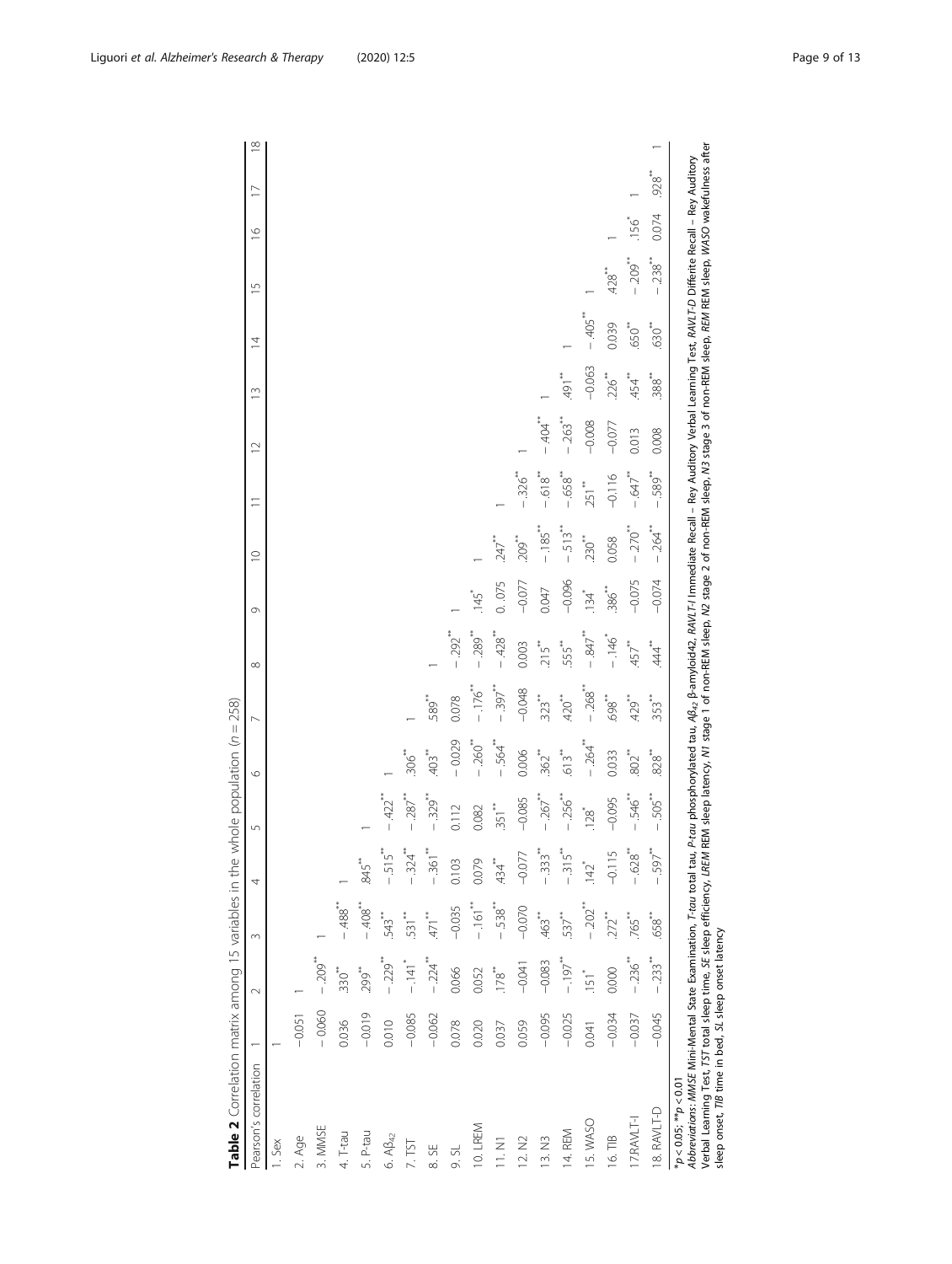<span id="page-9-0"></span>Table 3 Principal component analysis: factorial solution after varimax rotation

|                       | Factor loadings |             |             |
|-----------------------|-----------------|-------------|-------------|
|                       | Component 1     | Component 2 | Component 3 |
| RAVLT-I               | 0.777           | $-0.477$    |             |
| N1                    | $-0.762$        |             |             |
| <b>MMSE</b>           | 0.737           | $-0.320$    |             |
| <b>REM</b>            | 0.734           |             | $-0.515$    |
| N <sub>3</sub>        | 0.729           |             |             |
| RAVLT-D               | 0.715           | $-0.475$    |             |
| $A\beta_{42}$ , pg/ml | 0.675           | $-0.393$    |             |
| <b>TST</b>            | 0.600           |             |             |
| P-tau pg/ml           |                 | 0.823       |             |
| T-tau pg/ml           | $-0.393$        | 0.819       |             |
| Age                   |                 | 0.548       |             |
| REML                  |                 |             | 0.664       |
| <b>WASO</b>           |                 |             | 0.641       |
| SL                    |                 | 0.328       | 0.599       |

Note. 1 The table represents the loads of each variable in each of the three factors extracted by PCA. Loads < 0.30 are not presented. Factor loadings over .40 appear in italics

Abbreviations: MMSE Mini-Mental State Examination, T-tau total tau, P-tau phosphorylated tau, Aβ<sup>42</sup> β-amyloid42, RAVLT-I Immediate Recall – Rey Auditory Verbal Learning Test, RAVLT-D Differite Recall – Rey Auditory Verbal Learning Test, TST total sleep time, LREM REM sleep latency, N1 stage 1 of non-REM sleep, N3 stage 3 of non-REM sleep, REM REM sleep, WASO wakefulness after sleep onset, SL sleep onset latency

and dementia by analyzing PSG recordings, assessing CSF biomarkers, and performing cognitive tests in subjects ranging from CN to AD dementia. In particular, subjects complaining of SCI already showed pathological modification of sleep architecture (SE, REM, and WASO), which was significantly different from that of CN controls. Moreover, we documented that REM sleep is altered in the preclinical stage of AD and that it is linked to β-amyloid pathology and memory loss.

To better interpret the findings of this study, we applied an exploratory PCA to analyze simultaneously the relationship between sleep and the variables putatively related to cognitive profile and neurodegeneration. The three components obtained by PCA were relatively "pure" with respect to the variables that loaded in each of them, and each variable tended to load heavily in only one component thus making the attribution of the physiological value to the factorial solution relatively easy.

An understanding of the temporal sequence between alterations in sleep architecture and dementia onset remains inadequate in the scientific literature. Accordingly, sleep impairment has been considered as either an early marker of AD pathology or a risk factor for AD. Following the first hypothesis, cross-sectional studies demonstrate that sleep architecture not only progressively

deteriorates in patients with dementia but can also be dysregulated from the earlier stages of cognitive impairment [[18](#page-11-0), [39\]](#page-12-0). In accordance with the second supposition, REM sleep dysregulation with an increase in latency and a reduction in quantity has recently been associated with the incipient risk of dementia in CN subjects [\[10](#page-11-0)]. Further, sleep disturbances such as SDB and insomnia have been associated with the incipient risk of cognitive impairment and AD [[8,](#page-11-0) [11,](#page-11-0) [14](#page-11-0)]. Following this line of evidence, orexinergic system dysregulation, sleep-wake cycle impairment, behavioral disturbances, and impaired generation of slow-wave sleep oscillations have been associated with cortical βamyloid pathology and AD [[12](#page-11-0), [13](#page-11-0), [18](#page-11-0)–[20,](#page-11-0) [40](#page-12-0)–[42](#page-12-0)]. Moreover, sleep influences the generation and clearance of β-amyloid by the aggregation of isoform 42 into oligomers and the deposition of brain plaques [[43](#page-12-0)–[45\]](#page-12-0). All these effects seem to be mediated by the functioning of the glymphatic system, which ensures the clearance of extracellular beta-amyloid and other toxic substrates during sleep [[12\]](#page-11-0).

Progressive cognitive deterioration and memory loss are the main clinical features of AD pathology. However, several studies suggest that sleep impairment is also a frequent and highly disruptive neuropsychiatric symptom associated with AD [[6](#page-11-0)]. Epidemiological studies have documented that sleep disturbances occur in several patients affected by AD, and increase in frequency with the progression of the disease [[6,](#page-11-0) [46](#page-12-0)]. Additionally, sleep disturbances can precipitate dementia symptoms with a negative impact on the cognitive and behavioral domains [\[6](#page-11-0), [18\]](#page-11-0). After a thorough literature purview on the mutual interference of sleep, CSF AD biomarkers, and memory functioning, we examined not only whether sleep architecture is associated with the progression of AD in subjects affected by different stages of AD pathology, but also whether the modifications of sleep architecture correlated with cognitive performances and CSF AD biomarkers.

For this purpose, we performed PCA and documented the mutual interplay among a combination of variables related to sleep architecture (REM, N1, N3, and TST), CSF  $\mathbf{A}\beta_{42}$  levels, and both global cognitive functioning and memory impairment (MMSE, RAVLT-I, and RAVLT-D) in Component 1. Our finding suggests a strong association between these parameters, but it does not give any indication on the possible causal link among them. Therefore, *component 1* linking sleep to CSF β-amyloid concentrations and cognition during the progressive stages of the AD process along with the correlations supplemented the previously hypothesized association between AD pathological biomarkers and sleep dysregulation. Furthermore, it confirms the evidence that sleep fragmentation with reduced REM and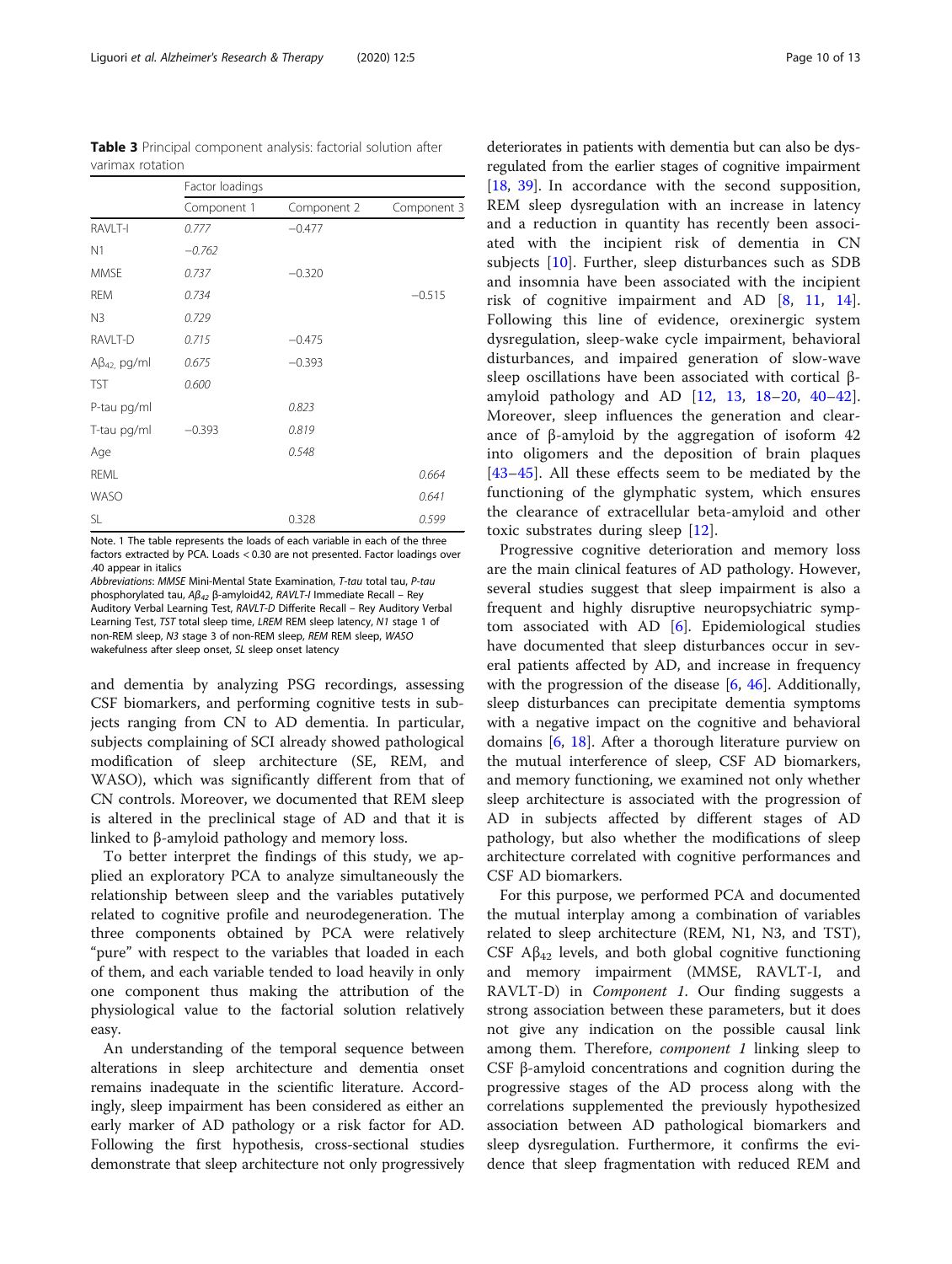N3 sleep is associated not only with β-amyloid pathology but also with tau neurodegeneration [[10](#page-11-0), [42](#page-12-0)]. Beyond the already stated association between sleep and cognition, the present findings additionally link βamyloid and tau neurodegeneration to sleep dysregulation and cognitive impairment in the AD process. Notably, brain regions and networks involved in the control of the sleep-wake rhythm can be affected by AD pathology, which is often clinically complicated by both circadian rhythm disruption and sleep disturbances including night-time awakenings and non-REM/REM sleep dysregulation [[3](#page-11-0), [47,](#page-12-0) [48\]](#page-12-0). Component 2 of the PCA reflected a combination of variables related to CSF levels of the biomarkers attributed to both neurodegeneration (t-tau and p-tau) and the patient's age. Age represents a risk factor for AD and cognitive deterioration [\[43](#page-12-0)]. Low  $A\beta_{42}$  and high t-tau and p-tau concentrations in the CSF are biomarkers of AD, reflecting brain deposition of amyloid plaques and NFT. Since the concentration of CSF biomarkers of AD is associated with age, following the second component of PCA, we confirmed prior evidence that suggested that the association between aging and tau pathology also influences memory performance [[43](#page-12-0)].

Finally, component 3 of the PCA combined three sleep measures (REML, WASO, and SL) related to sleep quality/fragmentation; this finding further supports our hypothetical model on the role of sleep fragmentation and night-time wakefulness, which can reduce the beneficial effects of sleep against the neurodegenerative processes. Consistently, sleep fragmentation and related nocturnal arousals are accompanied by a significant increase in N1 that is associated with a decrease in N3 and REM. Further, more detrimental effects on sleep are induced by sleep fragmentation than partial sleep deprivation thus supporting the evidence that the brain tolerates sleep deprivation better than sleep fragmentation [[44,](#page-12-0) [49](#page-12-0)]. Accordingly, sleep fragmentation is associated with cognitive decline and the risk of subsequent AD [\[50](#page-12-0)].

Our results consistently demonstrate that REM sleep dysregulation is associated with a more marked damage in the sleep architecture (featured by a more consistent sleep fragmentation) that worsens during the progression of AD. These findings coupled with those of the previous investigation that showed that REM sleep deterioration is associated with the increase in dementia risk further suggests that future research should take into account the role of REM sleep in the pathology of AD [\[10\]](#page-11-0). Nevertheless, the mechanisms linking REM sleep to the AD process remain to be well understood. The loss of cholinergic function may underpin REM sleep impairment during the AD process since cholinergic neurons are important determinants of REM sleep

[[51\]](#page-12-0). Loss of cholinergic function, degeneration of cholinergic projections in the basal forebrain, and changes in acetylcholine release are established fingerprints of AD neurodegeneration  $[52]$  $[52]$ . Moreover, the orexinergic system is found to be dysregulated in AD in both animal models and human studies  $[18, 53]$  $[18, 53]$  $[18, 53]$  $[18, 53]$  $[18, 53]$ . According to this evidence, orexinergic signaling malfunction can be related to REM sleep dysregulation thus promoting sleep architecture damage and  $\beta$ -amyloid pathology [\[18](#page-11-0), [53\]](#page-12-0). Therefore, damage in the cholinergic pathway may cause a dysregulation of the orexinergic system, and both systems may negatively influence sleep, cognition, and AD neurodegenerative processes.

The novelties of this study include the large sample size of patients experiencing different stages of AD and the comparison to a control group comprising CN subjects. All the subjects underwent a very comprehensive protocol evaluating sleep, global cognition, memory functioning, and CSF AD biomarkers. Our study was the first to include subjects affected by SCI, which can represent a very early preclinical stage of AD pathology in humans and to compare them not only to MCI and AD patients but also to CN subjects. Pertinently, SCI was recently defined as a clinical condition indicating an increased risk of AD progression in patients especially when biomarkers consistent with AD are present [[2\]](#page-11-0). Notably, our study documented both non-REM and REM sleep dysregulation during the AD process from the earliest stages of the disease onwards. Finally, the PCA gives further clarity to this data since it allows us to globally analyze all the parameters and interpret them as reciprocally related. In particular, sleep, cognition, and CSF AD biomarkers' levels appear to be mutually related throughout the different stages of AD; this indicates that sleep is a potential therapeutic target for disease-modifying strategies. Conversely, the main limitation of this study is the non-longitudinal evaluation of the sample subjects.

#### Conclusion

Through exploring the interplay between different parameters in our model including not only patients affected by AD at different stages but also CN subjects, we identified three different and independent *compo*nents manifesting a strong relationship among all the analyzed parameters. These include the following: component 1 linking sleep architecture, neurocognitive and memory functioning, and  $A\beta_{42}$  and tau proteins levels, component 2 linking aging to neurodegeneration, and component 3 linking sleep fragmentation to REM sleep dysregulation. Hence, this study suggests that sleep dysregulation is not just a risk factor but may also serve as an early marker of AD. To confirm this evidence, a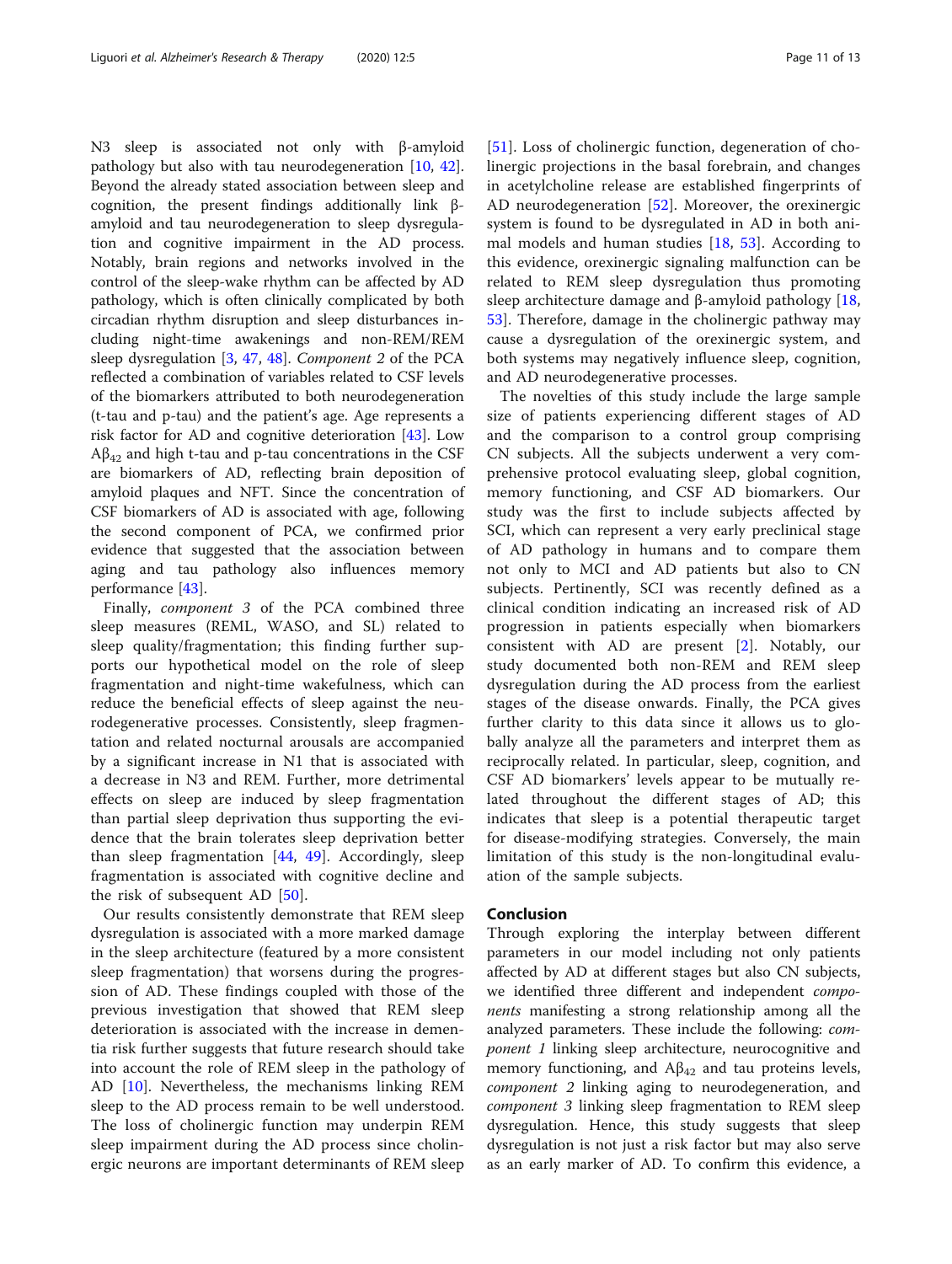<span id="page-11-0"></span>long-term, longitudinal study on patients affected by SCI is necessary in order to track and understand the modifications of sleep, cognition, and neurodegenerative biomarkers.

#### Acknowledgements

We thank all the Staff of the Sleep Laboratory.

#### Authors' contributions

CL is responsible for the study concept, acquisition of data, interpretation of data, and drafting the manuscript. NBM is responsible for the study supervision and critical revision of the manuscript for important intellectual content. FI is responsible for the critical revision of the manuscript for important intellectual content. MS is responsible for the acquisition of data. FP is responsible for the study supervision and critical revision of the manuscript for important intellectual content. ADP is responsible for the analysis of data and drafting the manuscript. All authors read and approved the final manuscript.

#### Authors' information

CL and ADP had full access to all data in the study and take responsibility for the integrity of the data and the accuracy of the data analysis.

#### Funding

No funding was received.

#### Availability of data and materials

Any anonymized data not published within the article will be shared by request from any qualified investigator.

#### Ethics approval and consent to participate

Patients and controls provided their informed consent to the study, which was approved by the Independent Ethical Committee of the University Hospital of Rome "Tor Vergata."

#### Consent for publication

All authors received the consent for publication.

#### Competing interests

The authors declare that they have no competing interests.

#### Author details

<sup>1</sup>Sleep Medicine Centre, Department of Systems Medicine, University of Rome 'Tor Vergata", Rome, Italy. <sup>2</sup>Neurology Unit, Department of Systems Medicine, University of Rome 'Tor Vergata", Viale Oxford, 81 00133 Rome, Italy. <sup>3</sup>Fondazione Santa Lucia IRCCS, Rome, Italy. <sup>4</sup>Training Office, Italian National Institute of Health (Istituto Superiore di Sanità), Rome, Italy.

#### Received: 7 October 2019 Accepted: 23 December 2019 Published online: 04 January 2020

#### References

- McKhann GM, Knopman DS, Chertkow H, et al. The diagnosis of dementia due to Alzheimer's disease: recommendations from the National Institute on Aging-Alzheimer's Association workgroups on diagnostic guidelines for Alzheimer's disease. Alzheimers Dement. 2011;7(3):263–9.
- 2. Molinuevo JL, Rabin LA, Amariglio R, et al. Implementation of subjective cognitive decline criteria in research studies. Alzheimers Dement. 2017;13(3): 296–311.
- 3. Van Harten AC, Visser PJ, Pijnenburg YA, et al. Cerebrospinal fluid Aβ42 is the best predictor of clinical progression in patients with subjective complaints. Alzheimers Dement. 2013;9(5):481–7.
- 4. Colijn MA, Grossberg GT. Amyloid and tau biomarkers in subjective cognitive impairment. J Alzheimers Dis. 2015;47:1–8.
- 5. Scaricamazza E, Colonna I, Sancesario GM, et al. Neuropsychiatric symptoms differently affect mild cognitive impairment and Alzheimer's disease patients: a retrospective observational study. Neurol Sci. 2019;40(7):1377–82.
- 6. Bliwise DL. Sleep disorders in Alzheimer's disease and other dementias. Clin Cornerstone. 2004;6(Suppl 1A):S16–28.
- 7. Sheikh F, Ismail Z, Mortby ME, et al. Prevalence of mild behavioral impairment in mild cognitive impairment and subjective cognitive decline, and its association with caregiver burden. Int Psychogeriatr. 2018;30(2):233–44.
- 8. Lauriola M, Esposito R, Delli Pizzi S, et al. Sleep changes without medial temporal lobe or brain cortical changes in community-dwelling individuals with subjective cognitive decline. Alzheimers Dement. 2017;13(7):783–91.
- 9. Lutsey PL, Misialek JR, Mosley TH, et al. Sleep characteristics and risk of dementia and Alzheimer's disease: the atherosclerosis risk in communities study. Alzheimers Dement. 2018;14(2):157–66.
- 10. Pase MP, Himali JJ, Grima NA, et al. Sleep architecture and the risk of incident dementia in the community. Neurology. 2017;89(12):1244–50.
- 11. Liguori C, Mercuri NB, Izzi F, et al. Obstructive sleep apnea is associated with early but possibly modifiable Alzheimer's disease biomarkers changes. Sleep. 2017; 40(5). <https://doi.org/10.1093/sleep/zsx011>
- 12. Xie L, Kang H, Xu Q, et al. Sleep drives metabolite clearance from the adult brain. Science. 2013;342(6156):373–7.
- 13. Roh JH, Jiang H, Finn MB, et al. Potential role of orexin and sleep modulation in the pathogenesis of Alzheimer's disease. J Exp Med. 2014;211(13):2487–96.
- 14. Ju YE, McLeland JS, Toedebusch CD, et al. Sleep quality and preclinical Alzheimer disease. JAMA Neurol. 2013;70(5):587–93.
- 15. Ooms S, Overeem S, Besse K, et al. Effect of 1 night of total sleep deprivation on cerebrospinal fluid β-amyloid 42 in healthy middle-aged men: a randomized clinical trial. JAMA Neurol. 2014;71(8):971–7.
- 16. Ju Y, Ooms S, Sutphen C, et al. Slow wave sleep disruption increases cerebrospinal fluid amyloid-β levels. Brain. 2017;140(8):2104–11.
- 17. Albert MS, DeKosky ST, Dickson D, et al. The diagnosis of mild cognitive impairment due to Alzheimer's disease: recommendations from the National Institute on Aging-Alzheimer's Association workgroups on diagnostic guidelines for Alzheimer's disease. Alzheimers Dement. 2011;7(3): 270–9.
- 18. Liguori C, Romigi A, Nuccetelli M, et al. Orexinergic system dysregulation, sleep impairment, and cognitive decline in Alzheimer disease. JAMA Neurol. 2014;71(12):1498–505.
- 19. Liguori C, Mercuri NB, Nuccetelli M, Izzi F, Bernardini S, Placidi F. Cerebrospinal fluid orexin levels and nocturnal sleep disruption in Alzheimer's disease patients showing neuropsychiatric symptoms. J Alzheimers Dis. 2018;66(3):993–9.
- 20. Liguori C, Nuccetelli M, Izzi F, et al. Rapid eye movement sleep disruption and sleep fragmentation are associated with increased orexin-a cerebrospinal-fluid levels in mild cognitive impairment due to Alzheimer's disease. Neurobiol Aging. 2016;40:120–6.
- 21. Reisberg B, Shulman MB, Torossian C, Leng L, Zhu W. Outcome over seven years of healthy adults with and without subjective cognitive impairment. Alzheimers Dement. 2010;6(1):11–24.
- 22. Jessen F, Wiese B, Bachmann C, et al. Prediction of dementia by subjective memory impairment: effects of severity and temporal association with cognitive impairment. Arch Gen Psychiatry. 2010;67(4):414–22.
- 23. Dubois B, Feldman HH, Jacova C, et al. Advancing research diagnostic criteria for Alzheimer's disease: the IWG-2 criteria. Lancet Neurol. 2014;13(6):614–29.
- 24. Iber C, Ancoli-Israel S, Chesson A, Quan S. The AASM Manual for the scoring of sleep and associated events: rules, terminology and technical specifications. 1st ed. Westchester: American Academy of Sleep Medicine; 2007. IL
- 25. Berry RB, Budhiraja R, Gottlieb DJ, et al. Rules for scoring respiratory events in sleep: update of the 2007 AASM manual for the scoring of sleep and associated events. Deliberations of the sleep apnea definitions task force of the American Academy of Sleep Medicine. J Clin Sleep Med. 2012;8(5):597–619.
- 26. Duits FH, Teunissen CE, Bouwman FH, et al. The cerebrospinal fluid "Alzheimer profile": easily said, but what does it mean? Alzheimers Dement. 2014;10(6):713–723.e2.
- 27. Mulder C, Verwey NA, van der Flier WM, et al. Amyloid-beta(1-42), total tau, and phosphorylated tau as cerebrospinal fluid biomarkers for the diagnosis of Alzheimer disease. Clin Chem. 2010;56(2):248–53.
- 28. Fagan AM, Mintun MA, Mach RH, et al. Inverse relation between in vivo amyloid imaging load and cerebrospinal fluid Abeta42 in humans. Ann Neurol. 2006;59(3):512–9.
- 29. Liguori C, Chiaravalloti A, Nuccetelli M, et al. Hypothalamic dysfunction is related to sleep impairment and CSF biomarkers in Alzheimer's disease. J Neurol. 2017;264(11):2215–23.
- 30. Torelli F, Moscufo N, Garreffa G, et al. Cognitive profile and brain morphological changes in obstructive sleep apnea. Neuroimage. 2011; 54(2):787–93.